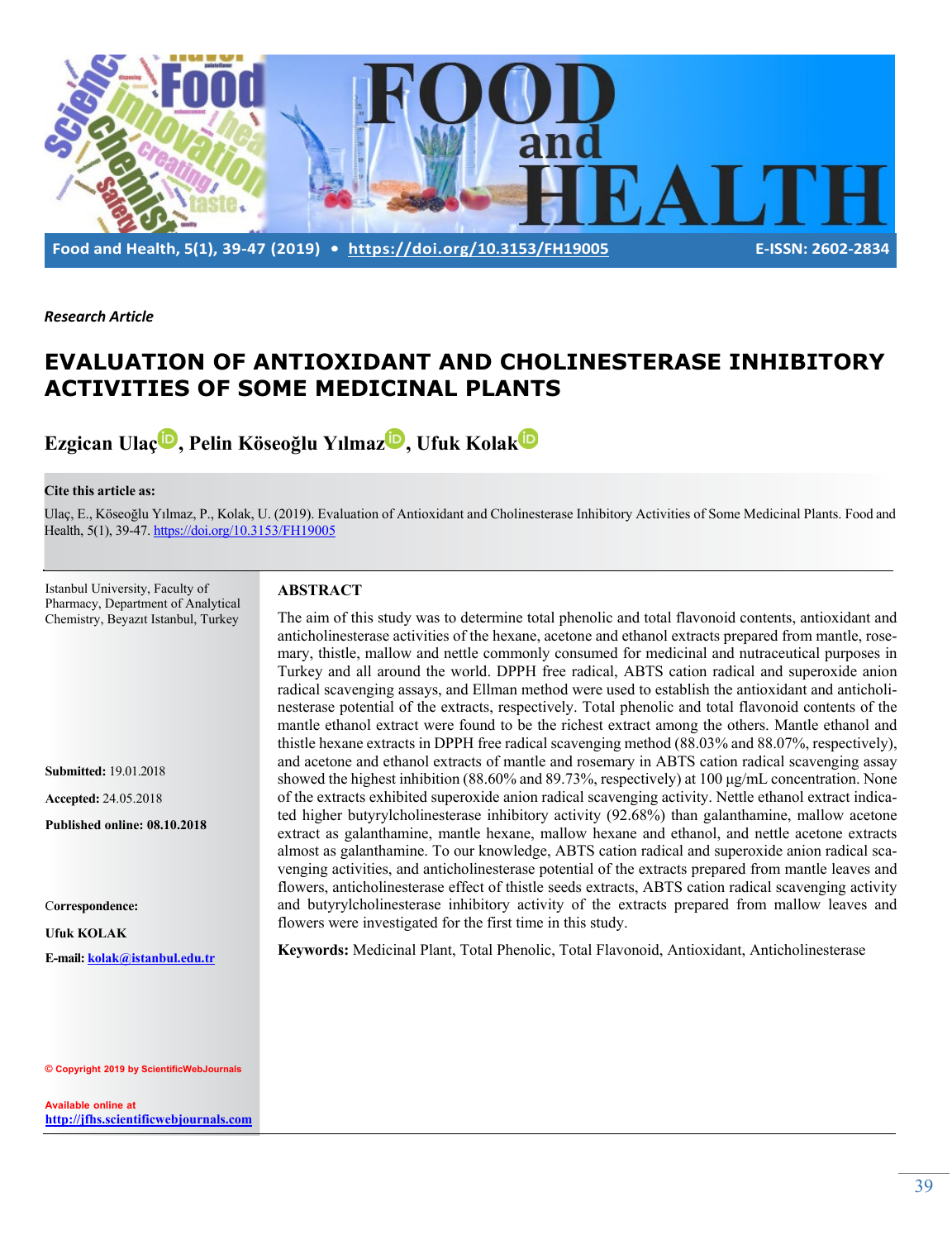### **Introduction**

Reactive oxygen species (ROS) are intermediates of the respiration process, which in excess can damage proteins, lipids, and DNA. The harmful effects of ROS cause oxidative stress. Oxidative stress is generated when the reduction of ROS is not balanced by the antioxidative defense mechanisms such as radical scavenging enzymes and cellular antioxidants. Oxidative stress has been considered as the cause of aging and some serious health problems like diabetes mellitus, cataracts, cancer, neurodegenerative, and cardiovascular diseases. Therefore, it has gained attention to find ways accomplishing the prevention of excess ROS generation for a healthy biological system (Dudonné et al., 2009; Boğa et al., 2011). A diet including fruits and vegetables has been suggested for protection against oxidative stress sourced diseases. Dietary antioxidants have positive effects on cellular defences and oxidative stress to cellular component by scavenging free radicals and possibly reducing oxidized fatty acids or mutagens (Reische et al., 2002; Wong et al., 2006).

Antioxidants are also utilized in food industry to extend the shelf life and prevent degradation. Generally synthetic antioxidants such as butylated hydroxyanisole (BHA) and butylated hyrdroxytoluene (BHT) are used for this purpose. On the other hand, it has been revealed that synthetic antioxidants and their by-products might cause some health issues (Boğa et al., 2016). Therefore, searching for antioxidants from natural sources has become an important study field, including identification of new active compounds. In addition, these naturally occurring antioxidants can be formulated as nutraceuticals (Dudonné et al., 2009).

Antioxidants in plants, such as vitamins (e.g., ascorbic acid, α-tocopherol), minerals (e.g., selenium, zinc) and organic compounds (e.g., phenols, terpenes, organosulfurs), not only neutralize ROS by giving up electrons, but also have roles in other biological mechanisms. Galanthamine, which is isolated from daffodils, is an acetylcholinesterase (AChE) inhibitor and currently used to control Alzheimer's disease (AD) (Hartman, 2009). AD is a neurodegenerative disease which especially affects the elderly population. Fifty percent to 60% of dementia cases in people over 65 years is caused by AD. Although the main reason of AD is not still elucidated completely, it is associated with a loss of the presynaptic markers of the cholinergic system in memory and learning areas of the brain. AD is characterized by the presence of amyloid deposits and neurofibrillary tangles in the brain (Piazzi et al., 2008). Generally two approaches are followed in the treatment of AD to enhance the cholinergic system as stimulation of the cholinergic receptors and inhibition of acetylcholine hydrolysis by AChE (Howes et al., 2003).

Medicinal plants have been used for treatment of various diseases since ancient times. Biologically active compounds isolated from these plants are still important sources for modern drug formulations and nutraceuticals (Samuelsson, 1999; Nasri et al., 2014). Natural products are known to have fewer or no side effects compared to synthetics which makes them more preferable (Ertaş et al., 2014). Mantle (*Aphanes arvensis* L.), rosemary (*Rosmarinus officinalis*  L.), thistle (*Silybum marianum* L.), mallow (*Malva sylvestris* L.*)*, and nettle (*Urtica dioica* L.) are medicinal plants used in Turkey and all around the world. All of them have been used for digestive system diseases as traditional medicines (Baytop, 1984). In this study, antioxidant and anticholinesterase activities of the hexane, acetone and ethanol extracts of these plants were determined with their total phenolic and flavonoid contents. DPPH free radical, ABTS cation radical and superoxide anion radical scavenging assays were applied for the evaluation of the antioxidant effects, whereas the anticholinesterase activities were determined by the Ellman method.

### **Materials and Methods**

### *Chemicals*

Quercetin, pyrocatechol, 1,1-diphenyl-2-picrylhydrazyl (DPPH), BHA, potassium iodide (KI), 5,5-dithiobis(2 nitro benzoic acid) (DTNB), nicotineamide adenine dinucleotide (NADH), phenazine methosulfate (PMS), nitroblue tetrazolium (NBT), α-tocopherol (α-Toc), gallic acid, potassium peroxydisulfate  $(K_2S_2O_8)$ , 2,2-azinobis (3-ethylbenzothiazoline-6-sulfonic acid) (ABTS) were purchased from Sigma (USA). Hexane, acetone, aluminum nitrate  $(AI(NO<sub>3</sub>)<sub>3</sub>.9H<sub>2</sub>O)$ , potassium acetate  $(CH<sub>3</sub>COOK)$  were from Merck (Germany). Sodium hydrogen phosphate (Na2HPO4.2H2O), sodium dihydrogen phosphate (NaH2PO4.2H2O), galanthamine hydrobromide, (+)-catechin (Cat), AChE (498,3498 U) and butyrylcholinesterase (BChE) (11,4 U) were purchased from Sigma-Aldrich (USA). Acetylcholine iodide (AcI) and Folin-Ciocalteu reagent (FCR) were from Applichem (Germany). Butyrylcholine iodide (BuI) was from Fluka (Switzerland). Sodium carbonate ( $Na<sub>2</sub>CO<sub>3</sub>$ ) was from Riedel-de-Haën (Germany).

#### *Instrumentation*

Spectrophotometric analyses were performed by a Power Wave XS microplate spectrophotometer (BioTek, USA).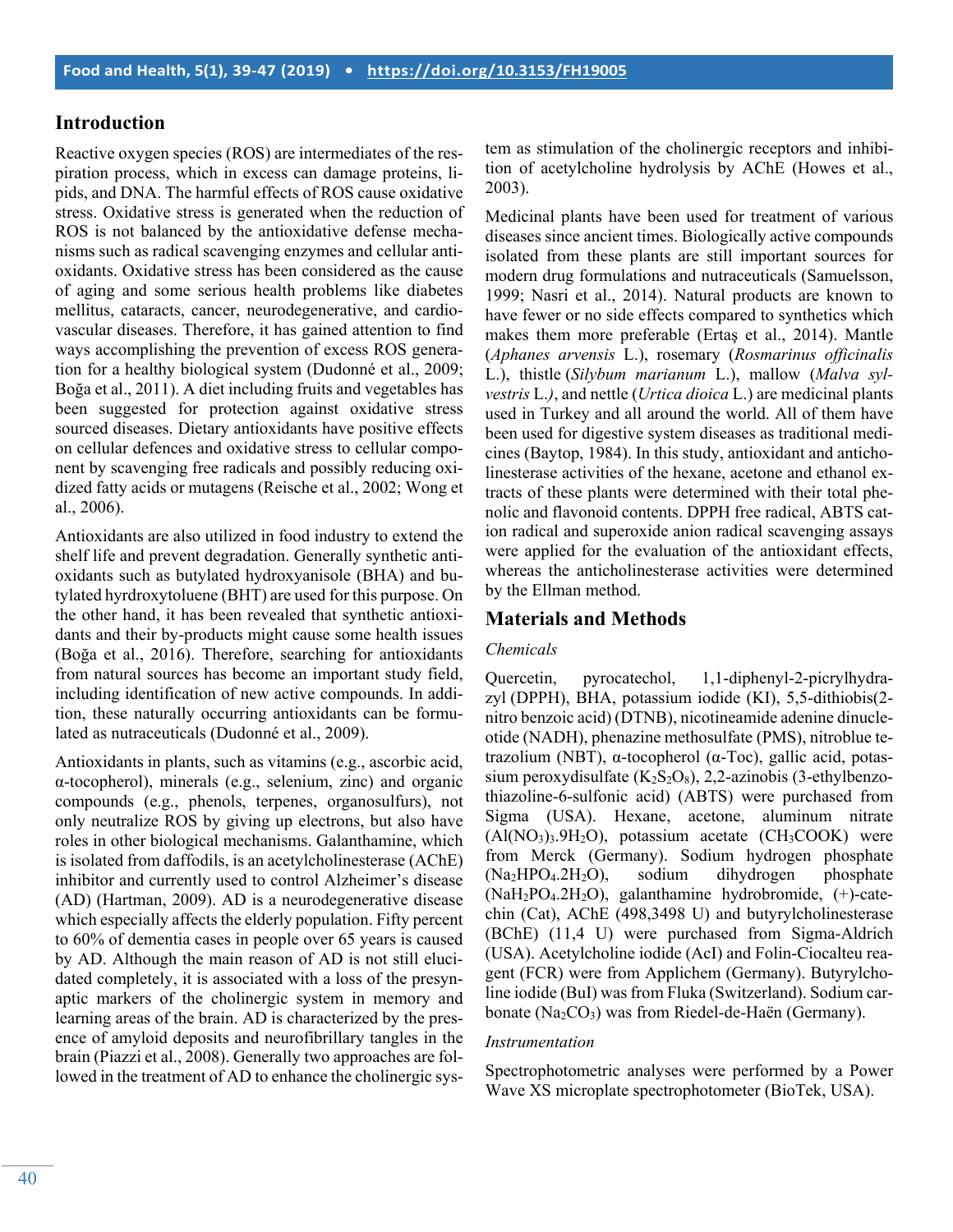### *Plant Material*

Mantle (leaves and flowers), rosemary (leaves), thistle (seeds), mallow (leaves and flowers) and nettle (leaves) samples were purchased from local market in Istanbul in February, 2014.

#### *Plant Extracts*

Plant materials were pulverized. Five grams of the grounded plant material was macerated triplicate with hexane, acetone and ethanol for one hour. The solvent was evaporated under reduced pressure. Classification of the extracts, and the extraction yields were given in Table 1.

#### *Total Phenolic and Total Flavonoid Contents*

The calibration curve was prepared with standard pyrocatechol solutions in the concentration range of 0.5-4.0 μg/mL. The sample solutions were prepared at a concentration of 1000 mg/L with ethanol. A volume of 4.0 μL of the sample solution was mixed with 180 μL of distilled water, 4.0 μL FCR and 12.0  $\mu$ L of 2% Na<sub>2</sub>CO<sub>3</sub> solution. The mixture was kept at ambient temperature for 2 hours. The absorbance of the sample was measured at 760 nm and the total phenolic content results were expressed as pyrocatechol equivalents (PE) (Slinkard and Singleton, 1977).

The calibration curve of quercetin was prepared in the concentration range of 5-40 μg/mL for the determination of total flavonoid content. A volume of 20 μL of sample solution

was mixed with 172 μL of 80% ethanol and 4 μL of 1.0 mol/L CH<sub>3</sub>COOK solution. After 1 minute, 4 μL of 10%  $A1(NO<sub>3</sub>)<sub>3</sub>$  solution was added to the mixture. The absorbance was measured at 415 nm after 40 minutes. The total flavonoid contents were expressed as quercetin equivalents (QE) (Park et al. 1997).

Total phenolic and total flavonoid contents were calculated according to the following equations, respectively:

Absorbance =  $0.0341$  (μg pyrocatechol) +  $0.0420$ 

$$
R^2 = 0.9945
$$

Absorbance =  $0.0269$  (µg quercetin) +  $0.0211$ 

 $R^2 = 0.9950$ 

*DPPH Free Radical Scavenging Assay*

Four milligrams of DPPH was dissolved in 100 mL of ethanol and the solution was mixed for half an hour in the dark to prepare the DPPH radical solution. Different volumes of sample solution  $(2, 5, 10, 20 \mu L)$  taken from stock solution (1000 mg/L) were completed to 40 μL with distilled water and mixed with 160 μL of DPPH radical solution. The absorbance was measured at 517 nm after 30 min of incubation at ambient temperature. BHA and α-Toc were used as the standards. The results were expressed as inhibition % (Blois, 1958).

|  |  |  |  |  |  |  |  |  |  |  | <b>Table 1.</b> Classification of the extracts and the extraction yields |  |  |
|--|--|--|--|--|--|--|--|--|--|--|--------------------------------------------------------------------------|--|--|
|--|--|--|--|--|--|--|--|--|--|--|--------------------------------------------------------------------------|--|--|

| <b>Plant material</b> | Extract         | Code       | Extraction yield $(\% )$ |
|-----------------------|-----------------|------------|--------------------------|
| Mantle                | Hexane extract  | <b>MNH</b> | 0.63                     |
|                       | Aceone extract  | <b>MNA</b> | 2.31                     |
|                       | Ethanol extract | <b>MNE</b> | 4.10                     |
| Rosemary              | Hexane extract  | RH.        | 18.00                    |
|                       | Aceone extract  | <b>RA</b>  | 14.99                    |
|                       | Ethanol extract | <b>RE</b>  | 20.97                    |
| Thistle               | Hexane extract  | <b>TH</b>  | 12.90                    |
|                       | Aceone extract  | TA.        | 18.18                    |
|                       | Ethanol extract | TE         | 18.03                    |
| Mallow                | Hexane extract  | МH         | 0.70                     |
|                       | Aceone extract  | MA.        | 2.20                     |
|                       | Ethanol extract | МE         | 2.37                     |
| Nettle                | Hexane extract  | NH.        | 0.65                     |
|                       | Aceone extract  | NA.        | 0.91                     |
|                       | Ethanol extract | <b>NE</b>  | 2.45                     |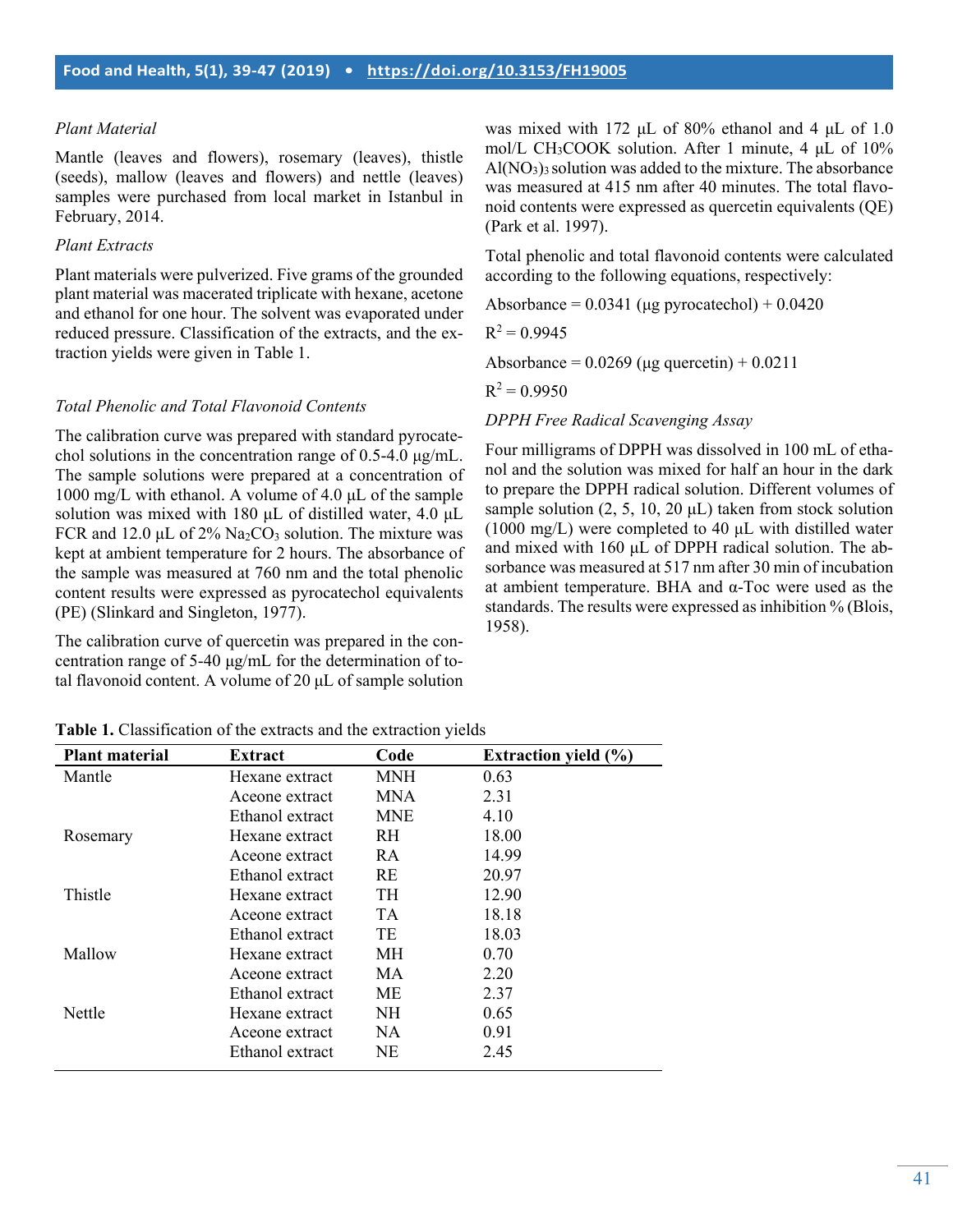### *ABTS Cation Radical Scavenging Assay*

The ABTS cation radical solution was prepared by dissolving 19.2 mg of ABTS and 3.3 mg of  $K_2S_2O_3$  in 5 mL of distilled water. The solution was kept in dark for 16 hours at ambient temperature and then diluted to fix its absorbance to approximately 0.70 at 734 nm. Different volumes of sample solution  $(2, 5, 10, 20 \mu L)$  taken from stock solution (1000 mg/L) were completed to 40 μL with distilled water and mixed with 160 μL of ABTS cation radical solution. After 6 minutes of incubation at ambient temperature, absorbance was measured at 734 nm. BHA and (+)-catechin (Cat) were the standards. The results were given in terms of inhibition % (Pellegrini et al., 1999).

#### *Superoxide Anion Radical Scavenging Assay*

Stock solutions of the samples were prepared at 2500 mg/L with ethanol. Volumes of stock solution as 0.88, 2.2, 4.4 and 8.8 μL were completed to 10 μL with distilled water. Then, 100 μL of NBT solution (156 μM), 100 μL of NADH solution (468 μM) and 10 μL of PMS solution (60 μM) were added. Sample was kept at 25 °C for 5 minutes and absorbance was measured at 560 nm. Gallic acid was used as the standard. The results were calculated as inhibition % (Nishikimi et al., 1972).

*Anticholinesterase Assay*

The anticholinesterase activities of the samples were determined by the Ellman method as their AChE and BChE inhibition potentials. The sample solutions (4000 mg/L) were prepared in ethanol. Volumes of 130 mL of 100 mmol/L phosphate buffer (pH 8.0), 10 μL of sample solution and 20 μL of AChE (or BChE) solution were mixed and incubated for 15 min at 25°C. Aliquot of 20 μL of DTNB solution (prepared by 2.0 mL of pH 7.0 and 4.0 mL of pH 8.0 phosphate buffer, 1.0 mL of 16 mg/mL DTNB solution and 7.5 mg/mL  $NaHCO<sub>3</sub>$  in pH 7.0 phosphate buffer) was added. The reaction was initiated by the addition of 20 μL AcI (or BuI). The hydrolysis of these substrates was monitored at 412 nm (Ellman et al., 1961). Galanthamine was used as the standard. The results were given in inhibition %.

#### *Statistical Analysis*

All of the analyses were performed in triplicate measurements and given as the mean  $\pm$  standard deviation (SD). Data were analyzed using Microsoft Excel 2016.

### **Results and Discussion**

### *Total Phenolic and Total Flavonoid Contents*

Total phenolic and total flavonoid contents of the hexane, acetone and ethanol extracts of five medicinal plants were calculated as pyrocatechol and quercetin equivalents, respectively (Table 2). It was determined that MNE had the highest phenolic and flavonoid contents. In addition, MNA, MA and NE were found to be particularly rich in flavonoids.

| <b>Extracts</b> | <b>Total phenolic content</b>             | <b>Total flavonoid content</b>               |  |  |
|-----------------|-------------------------------------------|----------------------------------------------|--|--|
|                 | (µg pyrocatechol/mg extract) <sup>b</sup> | ( $\mu$ g quercetin/mg extract) <sup>c</sup> |  |  |
| <b>MNH</b>      | $5.38 \pm 0.05$                           | $18.67 \pm 1.69$                             |  |  |
| <b>MNA</b>      | $46.92 \pm 3.88$                          | $81.37 \pm 2.57$                             |  |  |
| <b>MNE</b>      | $164.22 \pm 1.47$                         | $114.36 \pm 2.69$                            |  |  |
| <b>RH</b>       | $66.47 \pm 1.69$                          | $31.437 \pm 2.42$                            |  |  |
| RA              | $13.68 \pm 2.24$                          | $15.20 \pm 0.74$                             |  |  |
| RE              | $22.48 \pm 0.85$                          | $21.40 \pm 0.77$                             |  |  |
| <b>TH</b>       | $7.82 \pm 1.05$                           | $47.05 \pm 1.27$                             |  |  |
| <b>TA</b>       | $7.82 \pm 0.85$                           | $40.11 \pm 1.83$                             |  |  |
| TE              | $11.73 \pm 0.00$                          | $33.29 \pm 1.41$                             |  |  |
| MH              | $20.53 \pm 1.47$                          | $25.36 \pm 0.56$                             |  |  |
| MA              | $17.59 \pm 2.54$                          | $87.82 \pm 2.84$                             |  |  |
| <b>ME</b>       | $11.24 \pm 1.39$                          | $29.70 \pm 0.37$                             |  |  |
| <b>NH</b>       | $12.21 \pm 2.24$                          | $27.84 \pm 1.28$                             |  |  |
| <b>NA</b>       | $17.59 \pm 1.47$                          | $54.36 \pm 1.54$                             |  |  |
| <b>NE</b>       | $13.19 \pm 1.72$                          | $83.97 \pm 3.17$                             |  |  |

**Table 2.** Total phenolic and total flavonoid contents of the plant extracts<sup>a</sup>

<sup>a</sup> Mean of triplicate measurements  $\pm$  standard deviation

<sup>b</sup> Phenolic content in terms of pyrocatechol equivalents per gram of dry extract (y =  $0.0341x + 0.0420 R^2 = 0.9945$ )

<sup>c</sup> Flavonoid content in terms of quercetin equivalents per gram of dry extract (y =  $0.0269x + 0.0211 R^2 = 0.9950$ )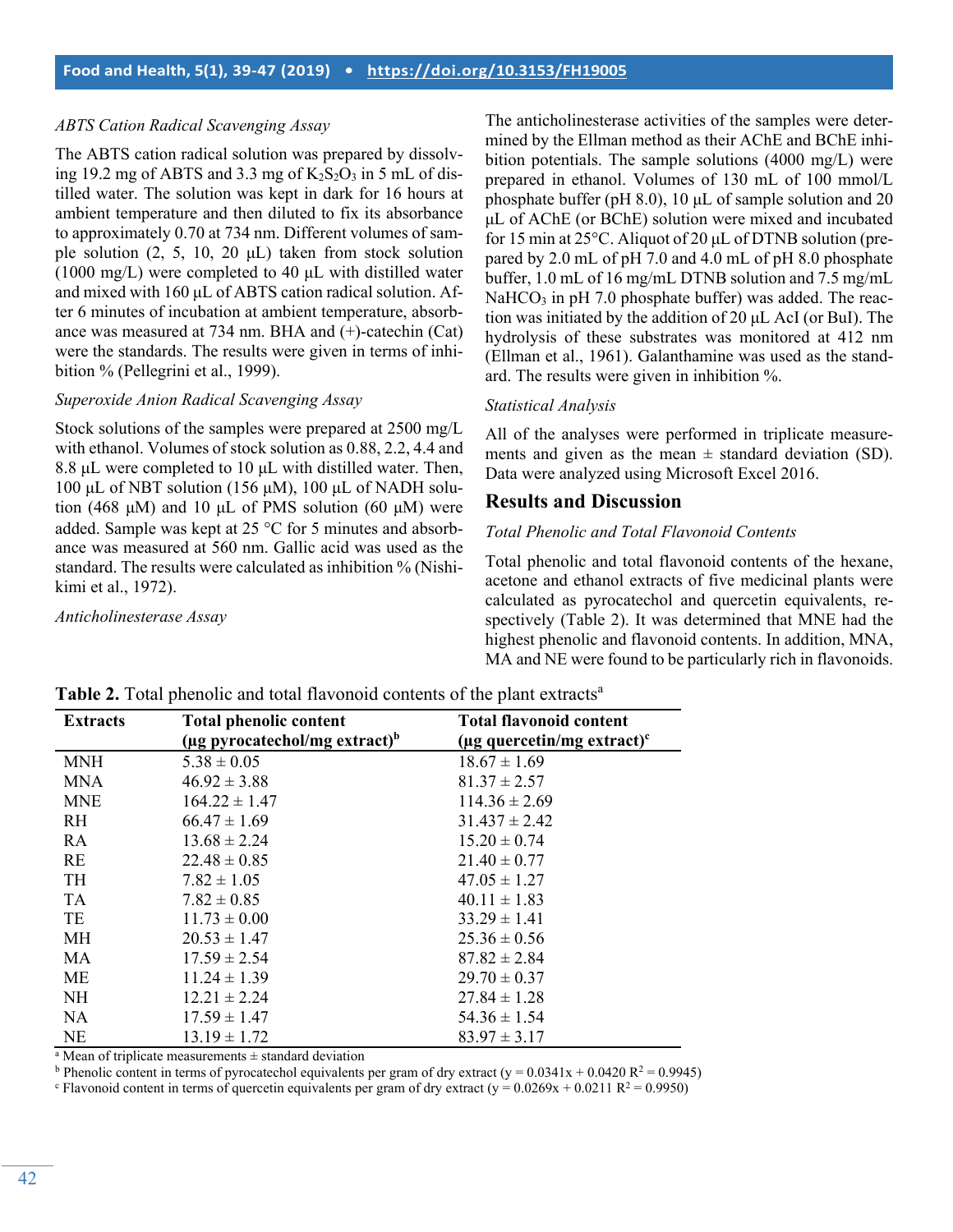#### *Antioxidant Activity Assays*

Antioxidants react with radicals by mechanisms as hydrogen atom transfer (HAT), single electron transfer (SET), or both, mainly. In HAT mechanisms, the free radical removes one hydrogen atom of antioxidant, and the antioxidant itself becomes a radical. In SET mechanisms, the antioxidant provides an electron to the free radical and then itself becomes a radical cation (Liang and Kitts, 2014). ABTS cation radical scavenging is a mixed-mode assay since ABTS can be neutralized by both SET and HAT. DPPH free radical scavenging assay depends on SET mechanism (Craft et al., 2012).

In the present study antioxidant capacities of the hexane, acetone and ethanol extracts of the selected medicinal plants were investigated. The radical scavenging potentials were determined by DPPH free radical, ABTS cation radical and superoxide anion radical scavenging assays. To the best of our knowledge, ABTS cation radical and superoxide anion radical scavenging activity and anticholinesterase potential of the mantle leaves and flowers extracts, anticholinesterase activity of thistle seeds extracts, ABTS cation radical scavenging activity and BChE inhibitory activity of the extracts prepared from mallow leaves and flowers were investigated for the first time.

DPPH free radical scavenging assay is based on a color change, (the purple color of unstable DPPH to the yellow color of stable DPPH-H) by capturing hydrogen. The scavenging effects of the extracts were investigated at four different concentrations  $(10, 25, 50, 100 \mu g/mL)$  (Figure 1). The results were compared with BHA and  $\alpha$ -Toc which were used as the standard antioxidants. At 50 and 100 μg/mL concentrations, MNE, TH and TA had higher DPPH free radical scavenging activity  $(> 80\%$  inhibition) than the other extracts, which were similar to inhibition % of BHA and  $\alpha$ -Toc. MH and NA showed almost the same effect with the standards at 100 µg/mL.

ABTS cation radical assay is based on the reduction of ABTS cation radical by antioxidants of the extracts. The ABTS cation radical scavenging activity of the extracts were determined at 10, 25, 50, 100 μg/mL (Figure 2). MNE exhibited higher scavenging effect than the other extracts at 10, 25, 50 μg/mL concentrations. MNA, MNE, RA and RE had approximately the same ABTS cation radical scavenging potential  $($   $\sim$  90% inhibition) with BHA and Cat which were the standard compounds at 100 μg/mL concentration. While RH showed 85% inhibition at the same concentration, other extracts indicated below 80% inhibition.

The superoxide anion radical scavenging activity of the extracts were investigated at four different concentrations (10, 25, 50, 100 μg/mL). Gallic acid was used as the standard compound. None of the tested extracts showed superoxide anion radical scavenging activity. Gülçin et al. also revealed that water extract of nettle had no superoxide anion radical scavenging effect (Gülçin et al., 2004).

MNE was determined as a potent antioxidant source, since it showed high radical scavenging effect similar to the standard antioxidant compounds in both DPPH and ABTS assays with highest total phenolic and total flavonoid contents. Hamad et al. investigated the DPPH free radical scavenging activity of methanol extract of mantle leaves and obtained similar potentials with those of trolox and vitamin C (Hamad et al., 2010). MNA, RA and RE had particular ABTS cation radical scavenging activity. In another study, ethanol extract of rosemary tea indicated relatively high antioxidant potential in both DPPH and ABTS assays (Oh et al., 2012). Benso et al. investigated the DPPH free and ABTS cation radical scavenging effects of mallow leaves extracts (aqueous, ethanol, ethyl acetate, chloroform and hexane) in terms of  $IC_{50}$  and trolox equivalent, respectively (Benso et al., 2016). Distinctly, antioxidant effect of ethanol, acetone and hexane extracts of mallow leaves and flowers together were determined as inhibition % in the present study.

#### *Anticholinesterase Assay*

The anticholinesterase activity of the hexane, acetone and ethanol extracts were determined by Ellman method at 200 μg/mL concentration. This method depends on the absorbance measurement of the yellow color occuring as a result of the thio anion produced by the enzymatic hydrolysis of the substrate (AcI or BuI) reacting with DTNB (Ellman et al., 1961). The results were compared with the standard drug, galanthamine. None of the extracts had high AChE inhibition effect. Orhan et al. also reported that petroleum ether, chloroform, ethyl acetate and methanol extracts of rosemary had no AChE inhibition effect (Orhan et al., 2008). In addition, researchers found out that methanol extract of mallow flowers and ethanol extract of the aerial parts of mallow were inactive in AChE inhibition assay (Gholamhoseinian et al., 2009; Ferreria et al., 2006). On the other hand, mallow was found to be an important BChE inhibitor since all of the mallow extracts had similar activities with galanthamine. Moreover, NE showed higher BChE inhibition than galanthamine (Table 3).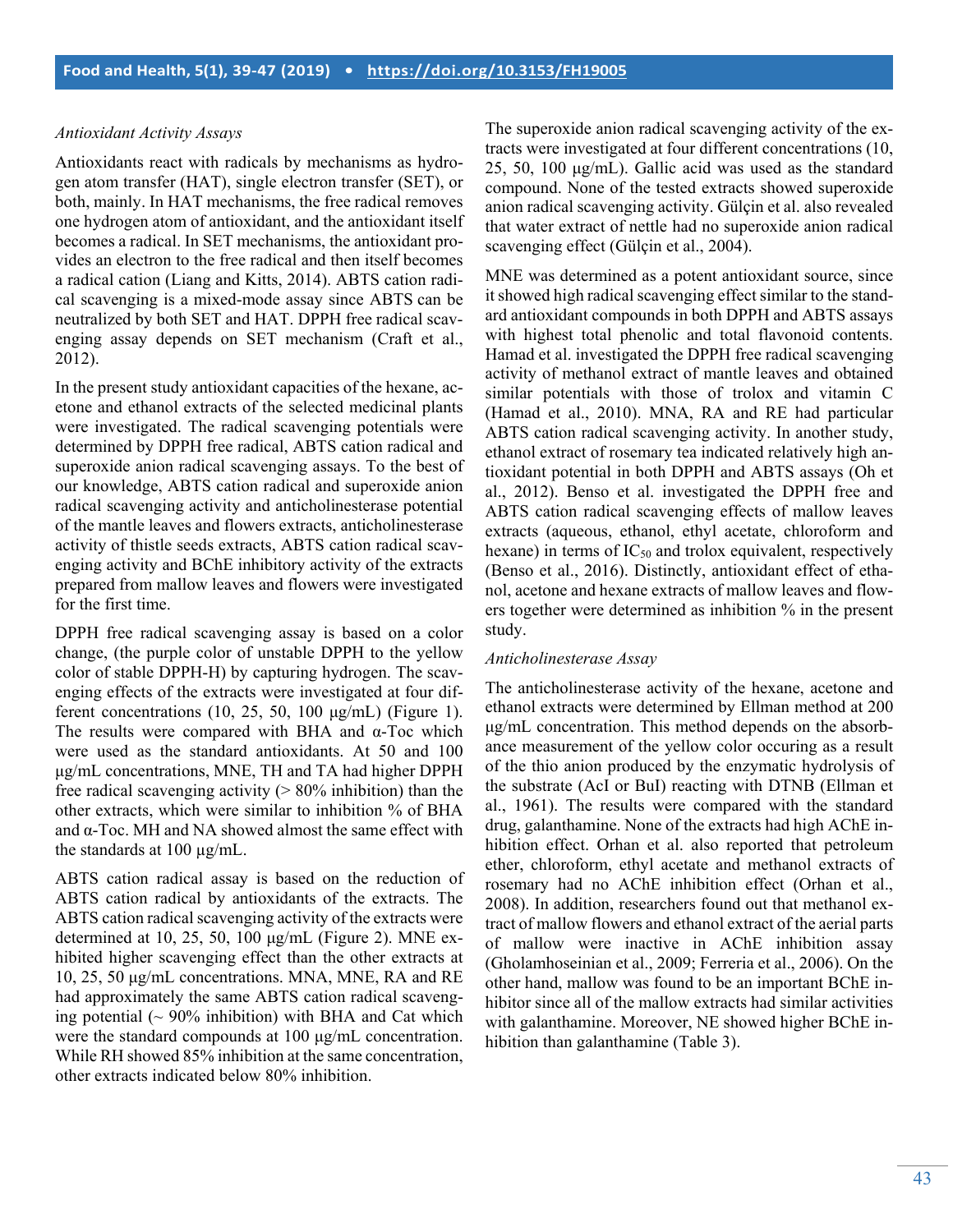

 $a$  Mean of triplicate measurements  $\pm$  standard deviation

**Figure 1.** DPPH free radical scavenging activity of the plant extracts, BHA and α-Toc<sup>a</sup>



 $a$  Mean of triplicate measurements  $\pm$  standard deviation

Figure 2. ABTS cation radical scavenging activity of the plant extracts, BHA and Cat<sup>a</sup>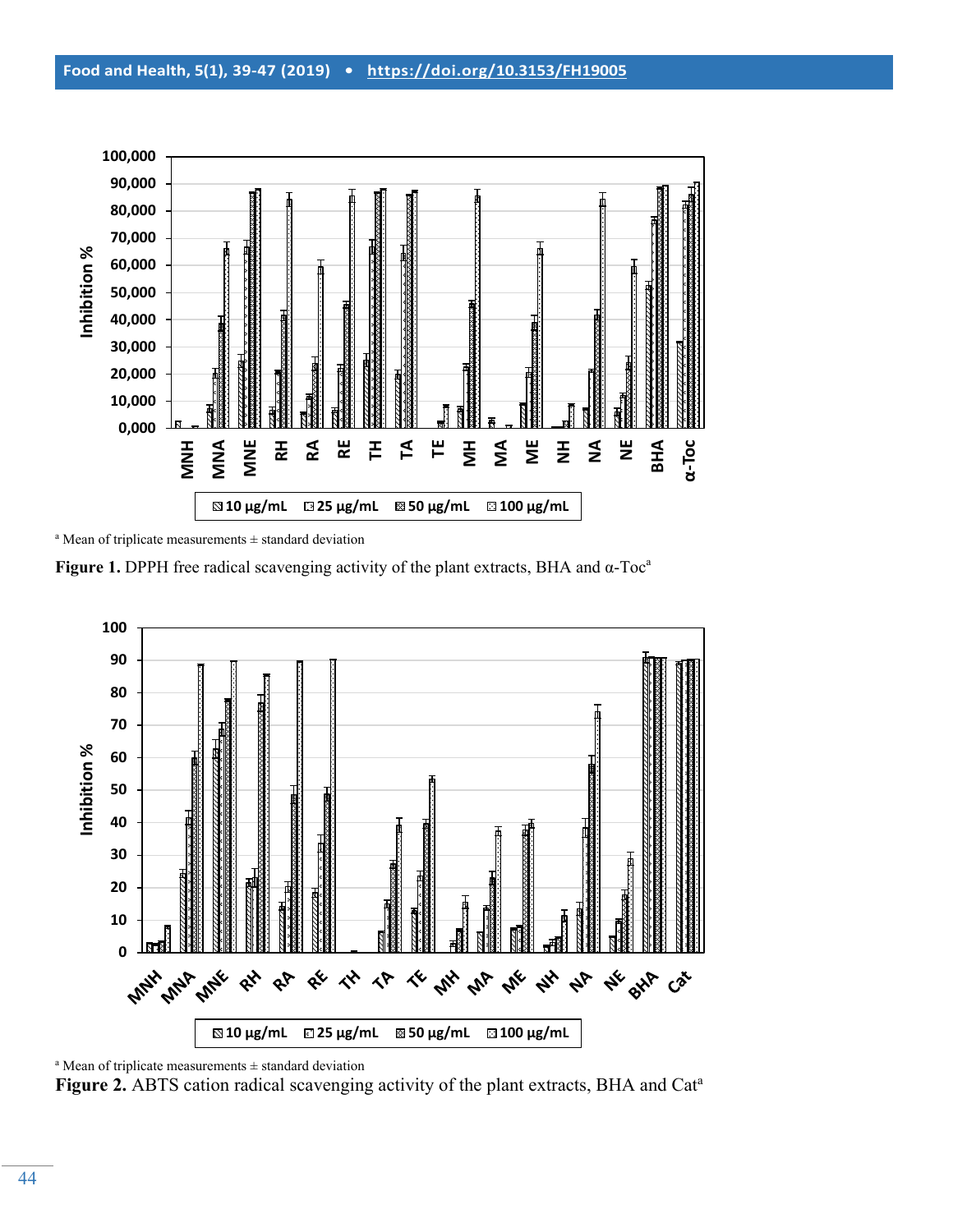| <b>Samples</b>            | <b>AChE</b> Inhibition (%) | <b>BChE</b> Inhibition (%) |
|---------------------------|----------------------------|----------------------------|
| <b>MNH</b>                | $NA^b$                     | $83.29 \pm 2.33$           |
| <b>MNA</b>                | $1.30 \pm 0.26$            | $66.22 \pm 0.38$           |
| <b>MNE</b>                | NA.                        | $69.70 \pm 2.95$           |
| <b>RH</b>                 | $17.73 \pm 1.93$           | $72.64 \pm 1.59$           |
| RA                        | $5.01 \pm 0.07$            | $77.41 \pm 2.31$           |
| <b>RE</b>                 | $4.19 \pm 0.61$            | $72.64 \pm 1.59$           |
| <b>TH</b>                 | $26.88 \pm 1.85$           | $79.96 \pm 2.20$           |
| <b>TA</b>                 | NA.                        | $71.00 \pm 1.64$           |
| TE                        | NA                         | $64.60 \pm 2.68$           |
| <b>MH</b>                 | $30.59 \pm 1.96$           | $84.15 \pm 2.27$           |
| MA                        | $47.83 \pm 1.23$           | $88.73 \pm 0.88$           |
| <b>ME</b>                 | $20.71 \pm 2.49$           | $81.89 \pm 2.25$           |
| <b>NH</b>                 | $11.61 \pm 1.13$           | $65.08 \pm 2.21$           |
| <b>NA</b>                 | $38.63 \pm 2.21$           | $84.78 \pm 3.06$           |
| <b>NE</b>                 | $44.75 \pm 1.36$           | $92.68 \pm 3.89$           |
| Galanthamine <sup>c</sup> | $82.51 \pm 0.25$           | $88.44 \pm 0.50$           |

Table 3. Anticholinesterase activity of the plant extracts<sup>a</sup>

<sup>a</sup> Mean of triplicate measurements  $\pm$  standard deviation

**b**Not active

c Standart drug

## **Conclusion**

Antioxidants and their protective effects against many diseases have been examined in several studies. In the present work, five plants, which have been used as traditional medicines for digestion system problems and nutraceuticals, were investigated in terms of total phenolic and total flavonoid contents, antioxidant capacities and anticholinesterase potentials. Their antioxidant activities could be related with their positive effects in the treatment of digestion system diseases, which may be enlightened by further pharmacological studies. Also phytochemical studies may be performed to isolate active compounds from the extracts exhibiting high antioxidant and anticholinesterase potentials.

### **Compliance with Ethical Standard**

**Conflict of interests:** The authors declare that for this article they have no actual, potential or perceived conflict of interests.

**Financial disclosure:** This work was supported by Scientific Research Project Coordination Unit of Istanbul University (Project number: 50585).

### **References**

Baytop, T. (1984). *Türkiye'de Bitkilerle Tedavi (Geçmişte ve Bugün)*. İstanbul: İstanbul University Press, p. 184, 221-2, 226, 258-9, 417, ISBN 9789754200218

- Benso, B., Franchin, M., Massarioli, A.P., Paschoal, J.A.R., Alencar, S.M., Franco, G.C.N., Rosalen, P.L. (2016). Anti-inflammatory, anti-osteoclastogenic and antioxidant effects of *Malva sylvestris* extract and fractions: *in vitro* and *in vivo* studies. *PLoS One* 11(9), e0162728.
- Blois, M.S. (1958). Antioxidant determinations by the use of a stable free radical. *Nature*, 181, 1199-1200.
- Boğa, M., Hacıbekiroğlu, I., Kolak, U. (2011). Antioxidant and anticholinesterase activities of eleven edible plants. *Pharmaceutical Biology*, 49, 290-295.
- Boğa, M., Ertaş, A., Yılmaz, M.B., Kızıl, M., Çeken, B., Haşimi, N., Yılmaz Özden, T., Demirci, S., Yener, İ., Deveci, Ö. (2016). UHPLC-ESI-MS/MS and GC-MS analyses on phenolic, fatty acid and essential oil of *Verbascum pinetorum* with antioxidant, anticholinesterase, antimicrobial and DNA damage protection effects. *Iranian Journal of Pharmaceutical Research*, 15, 393- 405.
- Craft, B.D., Kerrihard, A.L., Amarowicz, R., Pegg, R.B. (2012). Phenol-based antioxidants and the *in vitro* methods used for their assessment. *Comprehensive Reviews in Food Science and Food Safety*, 11, 148-173.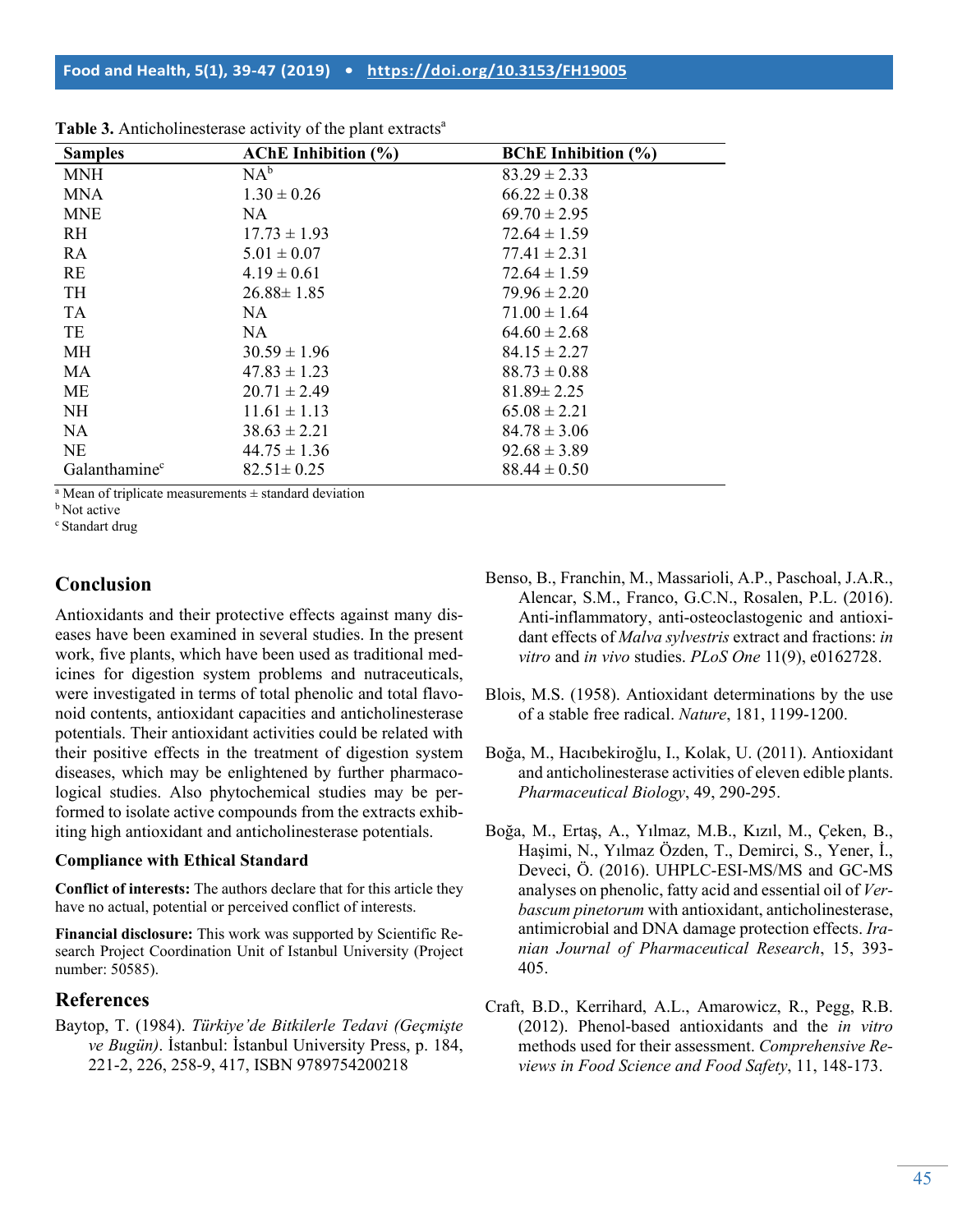- Dudonné, S., Vitrac, X., Coutière, P., Woilllez, M., Mérillon, J-M. (2009). Comparative study of antioxidant properties and total phenolic content of 30 plant extracts of industrial interest using DPPH, ABTS, FRAP, SOD, and ORAC assays. *Food Chemistry*, 57, 1768- 1774.
- Ellman, G.L., Courtney, K.D., Andres, V., Featherston, R.M. (1961). A new and rapid colorimetric determination of acetylcholinesterase activity. *Biochemical Pharmacology*, 7, 88-95.
- Ertaş, A., Boğa, M., Haşimi, N., Yeşil, Y., Gören, A.C., Topçu, G., Kolak, U. (2014). Antioxidant, anticholinesterase, and antimicrobial activities and fatty acid constituents of *Achillea cappadocica* Hausskn. et Bornm. *Turkish Journal of Chemistry*, 38, 592-599.
- Ferreira, A., Proenca, C., Serralheiro, M.L.M., Araujo, M.E.M. (2006). The *in vitro* screening for acetylcholinesterase inhibition and antioxidant activity of medicinal plants from Portugal. *Journal of Ethnopharmacology*, 108, 7-31.
- Gholamhoseinian, A., Moradi, M.N., Sharifi-Far, F. (2009). Screening the methanol extracts of some Iranian plants for acetylcholinesterase inhibitory activity. *Research in Pharmaceutical Sciences*, 4, 105-112.
- Gülçin, İ., Küfrevioğlu, Ö.İ., Oktay, M., Büyükokuroğlu, M.E. (2004). Antioxidant, antimicrobial, antiulcer and analgesic activities of nettle (*Urtica dioica* L.). *Journal of Ethnopharmacology*, 90, 205-215.
- Hamad, İ., Erol-Dayi, Ö., Pekmez, M., Önay-Uçar, E., Arda, N. (2010). Antioxidant and cytotoxic activities of *Aphanes arvensis* extracts. *Plant Foods for Human Nutrition*, 65, 45-49.
- Hartman, R.E. (2009). *Phytochemicals in cell function and Alzheimer's disease pathology.* In L. Packer, H. Sies, M. Eggersdorfer & E. Cadenas (Eds.) *Micronutrients and Brain Health* (p. 225-241). New York, NY: CRC press. ISBN 9781420073515
- Howes, M-J.R., Perry, N.S.L., Houghton, P.F. (2003). Plants with traditional uses and activities, relevant to the management of Alzheimer's disease and other cognitive disorders. *Phytotherapy Research*, 17, 1-18.
- Keskin, C., Aktepe, N., Yükselten, Y., Sunguroğlu, A., Boğa, M. (2017). *In-vitro* antioxidant, cytotoxic, cholinesterase ınhibitory activities and anti-genotoxic effects of *Hypericum retusum* Aucher flowers, fruits and seeds methanol extracts in human mononuclear leukocytes. *Iranian Journal of Pharmaceutical Research*, 16, 210-220.
- Liang, N., Kitts, D.D. (2014). Antioxidant property of coffee components: Assessment of methods that define mechanisms of action. *Molecules*, 19, 19180-19208.
- Nasri, H., Baradaran, A., Shirzad, H., Rafieian-Kopaei, M. (2014). New concepts in nutraceuticals as alternative for pharmaceuticals. *International Journal of Preventive Medicine*, 5, 1487-1499.
- Nishikimi, M., Rao, N.A., Yagi, K. (1972). The occurrence of superoxide anion in the reaction of reduced phenazine methosulfate and moleculer oxygen. *Biochemical and Biophysical Research Communications*, 46, 849- 854.
- Oh, J., Jo, H., Cho, A.R., Kim, S-J., Han, J. (2012). Antioxidant and antimicrobial activities of various leafy herbal teas. *Food Control*, 31, 403-409.
- Orhan, İ., Aslan, S., Kartal, M., Şener, B., Başer, K.H.C. (2008). Inhibitory effect of Turkish *Rosmarinus officinalis* L. on acetylcholinesterase and butyrylcholinesterase enzymes. *Food Chemistry*, 108, 663-668.
- Park, Y.K., Koo, M.H., Ikegaki, M., Contado, J.L. (1997). Comparison of the flavonoid aglycone contents of *Apis mellifera* propolis from various regions of Brazil. *Brazilian Archives of Biology and Technology*, 40, 97-106.
- Piazzi, L., Cavalli, A., Colizzi, F., Belluti, F., Bartolini, M., Mancini, F., Recanatini, M., Andrisano, V., Rampa, A. (2008). Multi-target-directed coumarin derivatives: hAChE and BACE1 inhibitors as potential anti-Alzheimer compounds. *Bioorganic & Medicinal Chemistry Letters*, 18, 423-426.
- Re, R., Pellegrini, N., Proteggente, A., Pannala, A., Yang, M., Rice-Evans, C. (1999). Antioxidant activity applying an improved ABTS radical cation decolorization assay. *Free Radical Biology & Medicine*, 26, 1231- 1237.